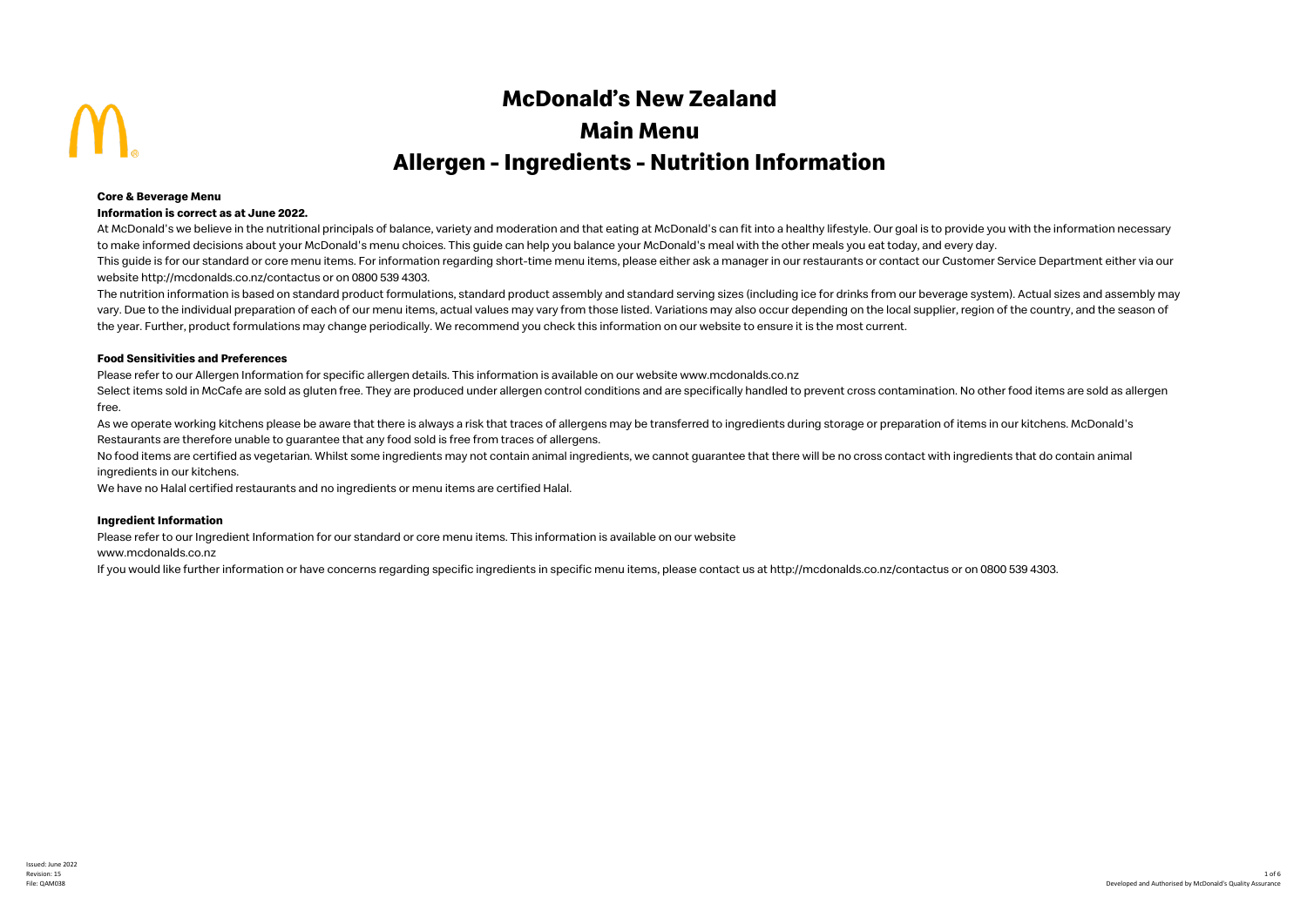| <b>DRINKS</b>                                                                                                        |        |      |      |     |                  |         |                                       |                 |                         |                 |                                 |                           |                                         |
|----------------------------------------------------------------------------------------------------------------------|--------|------|------|-----|------------------|---------|---------------------------------------|-----------------|-------------------------|-----------------|---------------------------------|---------------------------|-----------------------------------------|
| Keri® Apple & Blackcurrant Fruit Drink                                                                               |        |      |      |     |                  |         |                                       |                 |                         |                 |                                 |                           |                                         |
| Juices from Concentrate (Apple, Blackcurrant), Water, Flavour, Colour (Vegetable & Fruit Juice).                     |        |      |      |     |                  |         |                                       |                 |                         |                 |                                 | Avg Qty / Serve           | Avg Qty / 100mL                         |
|                                                                                                                      |        |      |      |     |                  |         |                                       |                 |                         |                 | Energy (kJ)                     | 260                       | 104                                     |
|                                                                                                                      |        |      |      |     |                  |         |                                       |                 |                         |                 | Energy (Cal)                    | 62                        | 25                                      |
|                                                                                                                      |        |      |      |     |                  |         |                                       |                 |                         |                 | Protein (g)                     | $<1.0$                    | $<1.0$                                  |
|                                                                                                                      |        |      |      |     |                  |         |                                       |                 |                         |                 | Fat, total (g)                  | <1.0                      | <1.0                                    |
|                                                                                                                      |        |      |      |     |                  |         |                                       |                 |                         |                 | Saturated Fat (g)               | 0.0                       | 0.0                                     |
|                                                                                                                      |        |      |      |     |                  |         |                                       |                 |                         |                 | Carbohydrate (g)                | 14.5                      | 5.8                                     |
|                                                                                                                      |        |      |      |     |                  |         |                                       |                 |                         |                 | Sugars (g)                      | 13.8<br>$\mathbf{3}$      | 5.5<br>$\overline{1}$                   |
|                                                                                                                      |        |      |      |     |                  |         |                                       |                 |                         |                 | Sodium (mg)                     |                           |                                         |
|                                                                                                                      | Gluten | Eggs | Milk | Soy | Fish & Crustacea | Peanuts | <b>Tree Nuts</b>                      | Sesame Seeds    | Sulphites               | Lupin           | Preservative                    | <b>Artificial Flavour</b> | <b>Artificial Colours</b>               |
|                                                                                                                      |        |      |      |     |                  |         |                                       |                 |                         |                 |                                 | Y                         |                                         |
|                                                                                                                      |        |      |      |     |                  |         |                                       |                 |                         |                 |                                 |                           |                                         |
| <b>Coke®</b>                                                                                                         |        |      |      |     |                  |         |                                       |                 | <b>Small</b>            |                 | Medium                          |                           | Large                                   |
| Carbonated Water, Sugar, Colour (150a), Food Acid (338), Flavour, Caffeine.                                          |        |      |      |     |                  |         |                                       | Avg Qty / Serve | Avg Qty / 100mL         |                 | Avg Qty / Serve Avg Qty / 100mL |                           | Avg Qty / Serve Avg Qty / 100mL         |
|                                                                                                                      |        |      |      |     |                  |         | Energy (kJ)                           | 428             | 180                     | 614             | 180                             | 902                       | 180                                     |
| <b>Contains caffeine.</b>                                                                                            |        |      |      |     |                  |         | Energy (Cal)<br>Protein (g)           | 102<br>0.0      | 43<br>0.0               | 147<br>0.0      | 43<br>0.0                       | 215<br>0.0                | 43<br>0.0                               |
|                                                                                                                      |        |      |      |     |                  |         | Fat, total (g)                        | 0.0             | 0.0                     | 0.0             | 0.0                             | 0.0                       | 0.0                                     |
|                                                                                                                      |        |      |      |     |                  |         | Saturated Fat (g)                     | 0.0             | 0.0                     | 0.0             | 0.0                             | 0.0                       | 0.0                                     |
|                                                                                                                      |        |      |      |     |                  |         | Carbohydrate (g)                      | 26.2            | 11.0                    | 37.5            | 11.0                            | 53.1                      | 11.0                                    |
|                                                                                                                      |        |      |      |     |                  |         | Sugars (g)                            | 26.2            | 11.0                    | 37.5            | 11.0                            | 53.1                      | 11.0                                    |
|                                                                                                                      |        |      |      |     |                  |         | Sodium (mg)                           | 25              | 10                      | 35              | 10 <sup>10</sup>                | 50                        | 10 <sup>°</sup>                         |
|                                                                                                                      |        |      |      |     |                  |         |                                       |                 |                         |                 |                                 |                           |                                         |
|                                                                                                                      | Gluten | Eggs | Milk | Soy | Fish & Crustacea | Peanuts | <b>Tree Nuts</b>                      | Sesame Seeds    | Sulphites               | Lupin           | Preservative                    |                           | Artificial Flavour   Artificial Colours |
|                                                                                                                      |        |      |      |     |                  |         |                                       |                 |                         |                 |                                 |                           |                                         |
|                                                                                                                      |        |      |      |     |                  |         |                                       |                 |                         |                 |                                 |                           |                                         |
|                                                                                                                      |        |      |      |     |                  |         |                                       |                 |                         |                 |                                 | $\mathsf{v}$              | $\mathsf{v}$                            |
| Coke <sup>®</sup> No Sugar                                                                                           |        |      |      |     |                  |         |                                       |                 | <b>Small</b>            |                 | Medium                          |                           | Large                                   |
| Carbonated Water, Colour (150d), Food Acids (338, 331), Sweeteners (951, 950), Preservative (211), Flavour, Caffeine |        |      |      |     |                  |         |                                       | Avg Qty / Serve | Avg Qty / 100mL         | Avg Qty / Serve | Avg Qty / 100mL                 | Avg Qty / Serve           | Avg Qty / 100mL                         |
|                                                                                                                      |        |      |      |     |                  |         | Energy (kJ)                           | 3               | $\mathbf{1}$            | 5               | $\overline{1}$                  | 8                         | $\overline{1}$                          |
| Contains caffeine and Phenylalanine.                                                                                 |        |      |      |     |                  |         | Energy (Cal)                          | 0.9             | 0.3                     | $\overline{1}$  | 0.3                             | $\overline{c}$            | 0.3                                     |
|                                                                                                                      |        |      |      |     |                  |         | Protein (g)                           | 0.1             | < 0.1                   | 0.2             | < 0.1                           | 0.3                       | $0.1$                                   |
|                                                                                                                      |        |      |      |     |                  |         | Fat, total (g)                        | 0.0             | 0.0                     | 0.0             | 0.0                             | 0.0                       | 0.0                                     |
|                                                                                                                      |        |      |      |     |                  |         | Saturated Fat (g)<br>Carbohydrate (g) | 0.0<br>0.2      | 0.0<br>0.1              | 0.0<br>0.3      | 0.0<br>0.1                      | 0.0<br>0.5                | 0.0<br>0.1                              |
|                                                                                                                      |        |      |      |     |                  |         | Sugars (g)                            | 0.0             | 0.0                     | 0.0             | 0.0                             | 0.0                       | 0.0                                     |
|                                                                                                                      |        |      |      |     |                  |         | Sodium (mg)                           | 25              | 8                       | 36              | 8                               | 55                        | 8                                       |
|                                                                                                                      |        |      |      |     |                  |         |                                       |                 |                         |                 |                                 |                           |                                         |
|                                                                                                                      | Gluten | Eggs | Milk | Soy | Fish & Crustacea | Peanuts | <b>Tree Nuts</b>                      | Sesame Seeds    | Sulphites               | Lupin           | Preservative                    |                           | Artificial Flavour Artificial Colours   |
|                                                                                                                      |        |      |      |     |                  |         |                                       |                 |                         |                 | Y                               | Y                         | Y                                       |
| <b>Sprite<sup>®</sup> No Sugar</b>                                                                                   |        |      |      |     |                  |         |                                       |                 | Small                   |                 | Medium                          |                           | Large                                   |
| Carbonated Water, Acidity Regulators (330, 331), Flavour, Artificial Sweeteners (950, 951), Preservative (211).      |        |      |      |     |                  |         |                                       | Avg Qty / Serve | Avg Qty / 100mL         |                 | Avg Qty / Serve Avg Qty / 100mL |                           | Avg Qty / Serve Avg Qty / 100mL         |
|                                                                                                                      |        |      |      |     |                  |         | Energy (kJ)                           | 10              | $\overline{\mathbf{4}}$ | 14              | $\overline{4}$                  | 21                        | $\overline{4}$                          |
|                                                                                                                      |        |      |      |     |                  |         | Energy (Cal)                          | $\overline{2}$  | $\overline{1}$          | $\mathbf{3}$    | $\overline{1}$                  | 5                         | $\overline{1}$                          |
| <b>Contains Phenylalanine</b>                                                                                        |        |      |      |     |                  |         | Protein (g)                           | 0.1             | < 0.1                   | 0.2             | < 0.1                           | 0.3                       | < 0.1                                   |
|                                                                                                                      |        |      |      |     |                  |         | Fat, total (g)                        | 0.0             | 0.0                     | 0.0             | 0.0                             | 0.0                       | 0.0                                     |
|                                                                                                                      |        |      |      |     |                  |         | Saturated Fat (g)                     | 0.0             | 0.0                     | 0.0             | 0.0                             | 0.0                       | 0.0                                     |
|                                                                                                                      |        |      |      |     |                  |         | Carbohydrate (g)                      | 0.2             | < 0.1                   | 0.3             | < 0.1                           | 0.5                       | < 0.1                                   |
|                                                                                                                      |        |      |      |     |                  |         | Sugars (g)                            | 0.0             | 0.0                     | 0.0             | 0.0                             | 0.0                       | 0.0                                     |
|                                                                                                                      |        |      |      |     |                  |         | Sodium (mg)                           | 31              | 13                      | 44              | 13                              | 67                        | 13                                      |
|                                                                                                                      | Gluten | Eggs | Milk | Soy | Fish & Crustacea | Peanuts | <b>Tree Nuts</b>                      | Sesame Seeds    | Sulphites               | Lupin           | Preservative                    |                           | Artificial Flavour Artificial Colours   |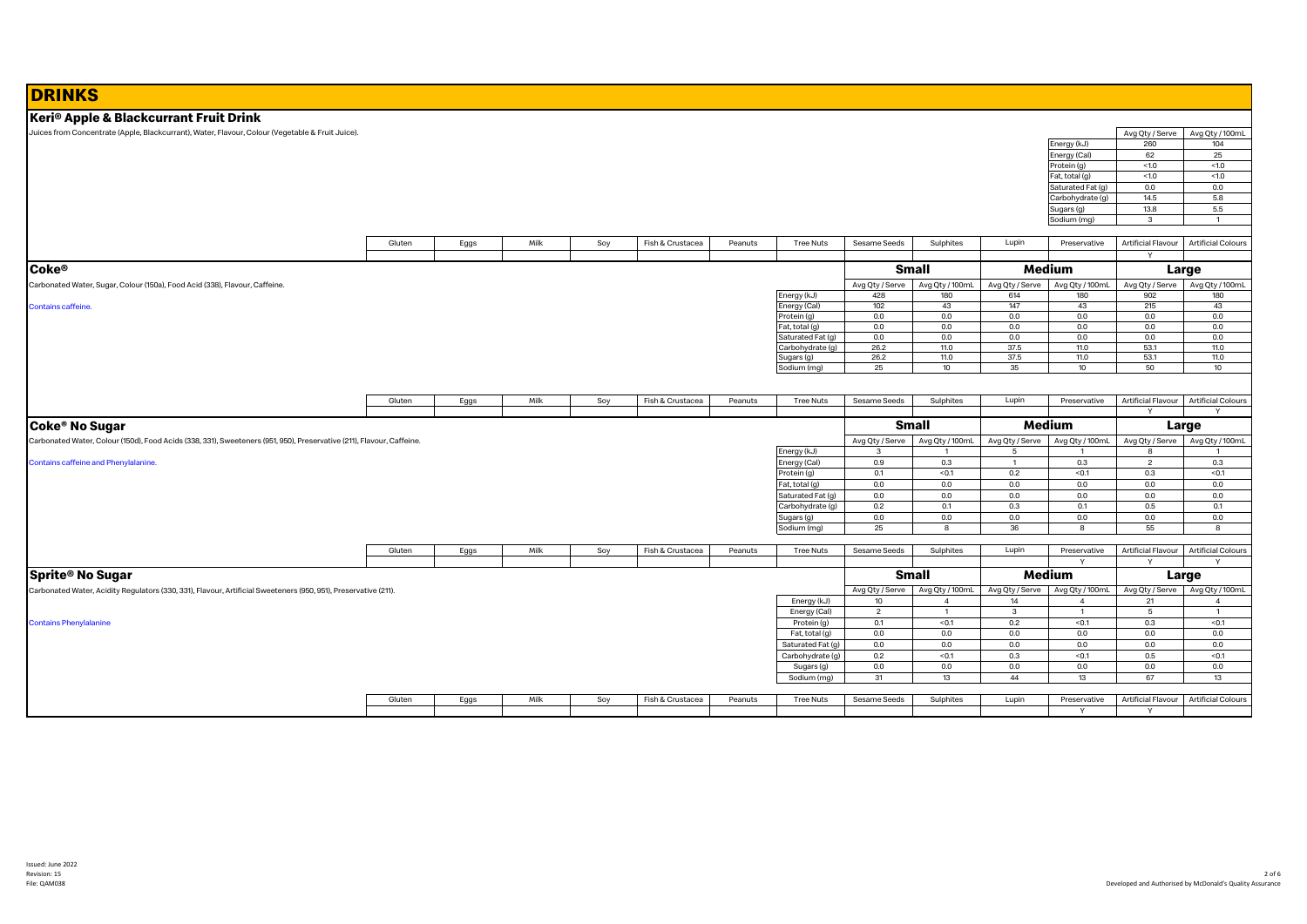| Fanta <sup>®</sup> Orange                                                                                                                                    |        |      |      |     |                  |         |                   |                 | <b>Small</b>    |                                                                       | Medium                          |                 | Large                                 |
|--------------------------------------------------------------------------------------------------------------------------------------------------------------|--------|------|------|-----|------------------|---------|-------------------|-----------------|-----------------|-----------------------------------------------------------------------|---------------------------------|-----------------|---------------------------------------|
| Carbonated Water, Sugar, Food Acid (330, 331), Flavour, Preservative (211, 202), Sweeteners (950, 955) Antioxidant (300), Colour (110).                      |        |      |      |     |                  |         |                   |                 |                 | Avg Qty / Serve   Avg Qty / 100mL   Avg Qty / Serve   Avg Qty / 100mL |                                 |                 | Avg Qty / Serve Avg Qty / 100mL       |
|                                                                                                                                                              |        |      |      |     |                  |         | Energy (kJ)       | 295             | 129             | 421                                                                   | 129                             | 644             | 129                                   |
|                                                                                                                                                              |        |      |      |     |                  |         | Energy (Cal)      | 70              | 31              | 101                                                                   | 31                              | 154             | 31                                    |
|                                                                                                                                                              |        |      |      |     |                  |         | Protein (g)       | 0.0             | $0.0\,$         | 0.0                                                                   | 0.0                             | 0.0             | 0.0                                   |
|                                                                                                                                                              |        |      |      |     |                  |         | Fat, total (g)    | 0.0             | 0.0             | 0.0                                                                   | 0.0                             | 0.0             | 0.0                                   |
|                                                                                                                                                              |        |      |      |     |                  |         | Saturated Fat (g) | 0.0             | 0.0             | 0.0                                                                   | 0.0                             | 0.0             | 0.0                                   |
|                                                                                                                                                              |        |      |      |     |                  |         | Carbohydrate (g)  | 17.3            | 7.6             | 24.7                                                                  | 7.6                             | 37.9            | 7.6                                   |
|                                                                                                                                                              |        |      |      |     |                  |         | Sugars (g)        | 17.3            | 7.6             | 24.7                                                                  | 7.6                             | 37.9            | 7.6                                   |
|                                                                                                                                                              |        |      |      |     |                  |         | Sodium (mg)       | 18              | $\mathbf{g}$    | 26                                                                    | 8                               | 40              | 8                                     |
|                                                                                                                                                              |        |      |      |     |                  |         |                   |                 |                 |                                                                       |                                 |                 |                                       |
|                                                                                                                                                              | Gluten | Eggs | Milk | Soy | Fish & Crustacea | Peanuts | <b>Tree Nuts</b>  | Sesame Seeds    | Sulphites       | Lupin                                                                 | Preservative                    |                 | Artificial Flavour Artificial Colours |
|                                                                                                                                                              |        |      |      |     |                  |         |                   |                 |                 |                                                                       |                                 |                 |                                       |
| <b>Fanta® Raspberry</b>                                                                                                                                      |        |      |      |     |                  |         |                   |                 | <b>Small</b>    |                                                                       | Medium                          |                 | Large                                 |
| Carbonated Water, Sugar, Flavour, Food Acid (330), Preservative (211), Sweetener (960), Colour (122).                                                        |        |      |      |     |                  |         |                   | Avg Qty / Serve | Avg Qty / 100mL | Avg Qty / Serve                                                       | Avg Qty / 100mL                 | Avg Qty / Serve | Avg Qty / 100mL                       |
|                                                                                                                                                              |        |      |      |     |                  |         | Energy (kJ)       | 308             | 131             | 440                                                                   | 131                             | 673             | 131                                   |
|                                                                                                                                                              |        |      |      |     |                  |         | Energy (Cal)      | 74              | 31              | 105                                                                   | 31                              | 161             | 31                                    |
|                                                                                                                                                              |        |      |      |     |                  |         | Protein (g)       | 0.0             | 0.0             | 0.0                                                                   | 0.0                             | 0.0             | 0.0                                   |
|                                                                                                                                                              |        |      |      |     |                  |         | Fat, total (g)    | 0.0             | 0.0             | 0.0                                                                   | 0.0                             | 0.0             | 0.0                                   |
|                                                                                                                                                              |        |      |      |     |                  |         | Saturated Fat (g) | 0.0             | $0.0\,$         | 0.0                                                                   | 0.0                             | 0.0             | 0.0                                   |
|                                                                                                                                                              |        |      |      |     |                  |         | Carbohydrate (g)  | 18.1            | 7.7             | 25.9                                                                  | 7.7                             | 39.6            | 7.7                                   |
|                                                                                                                                                              |        |      |      |     |                  |         | Sugars (g)        | 18.1            | 7.7             | 25.9                                                                  | 7.7                             | 39.6            | 7.7                                   |
|                                                                                                                                                              |        |      |      |     |                  |         | Sodium (mg)       | 9               | $\overline{4}$  | 13                                                                    | $\overline{4}$                  | 20              | $\overline{4}$                        |
|                                                                                                                                                              |        |      |      |     |                  |         |                   |                 |                 |                                                                       |                                 |                 |                                       |
|                                                                                                                                                              | Gluten | Eggs | Milk | Soy | Fish & Crustacea | Peanuts | <b>Tree Nuts</b>  | Sesame Seeds    | Sulphites       | Lupin                                                                 | Preservative                    |                 | Artificial Flavour Artificial Colours |
|                                                                                                                                                              |        |      |      |     |                  |         |                   |                 |                 |                                                                       |                                 |                 |                                       |
| L & P                                                                                                                                                        |        |      |      |     |                  |         |                   |                 | <b>Small</b>    |                                                                       | Medium                          |                 | Large                                 |
| Carbonated Water, Sugar, Food Acid (330), Flavour, Mineral Salts (504, 500), Colour (150d), Preservative (211).                                              |        |      |      |     |                  |         |                   | Avg Qty / Serve | Avg Qty / 100mL |                                                                       | Avg Qty / Serve Avg Qty / 100mL | Avg Qty / Serve | Avg Qty / 100mL                       |
|                                                                                                                                                              |        |      |      |     |                  |         | Energy (kJ)       | 420             | 177             | 601                                                                   | 177                             | 920             | 177                                   |
|                                                                                                                                                              |        |      |      |     |                  |         | Energy (Cal)      | 100             | 42              | 144                                                                   | 42                              | 220             | 42                                    |
|                                                                                                                                                              |        |      |      |     |                  |         | Protein (g)       | 0.0             | $0.0\,$         | 0.0                                                                   | $0.0\,$                         | 0.0             | 0.0                                   |
|                                                                                                                                                              |        |      |      |     |                  |         | Fat, total (g)    | 0.0             | 0.0             | 0.0                                                                   | 0.0                             | 0.0             | 0.0                                   |
|                                                                                                                                                              |        |      |      |     |                  |         | Saturated Fat (g) | 0.0             | 0.0             | 0.0                                                                   | 0.0                             | 0.0             | 0.0                                   |
|                                                                                                                                                              |        |      |      |     |                  |         | Carbohydrate (g)  | 24.7            | 10.4            | 35.4                                                                  | 10.4                            | 54.1            | 10.4                                  |
|                                                                                                                                                              |        |      |      |     |                  |         | Sugars (g)        | 24.7            | 10.4            | 35.4                                                                  | 10.4                            | 54.1            | 10.4                                  |
|                                                                                                                                                              |        |      |      |     |                  |         | Sodium (mg)       | 53              | 22              | 75                                                                    | 22                              | 115             | 22                                    |
|                                                                                                                                                              |        |      |      |     |                  |         |                   |                 |                 |                                                                       |                                 |                 |                                       |
|                                                                                                                                                              | Gluten | Eggs | Milk | Soy | Fish & Crustacea | Peanuts | <b>Tree Nuts</b>  | Sesame Seeds    | Sulphites       | Lupin                                                                 | Preservative                    |                 | Artificial Flavour Artificial Colours |
|                                                                                                                                                              |        |      |      |     |                  |         |                   |                 |                 |                                                                       |                                 |                 |                                       |
| <b>Frozen Fanta® - MFV</b>                                                                                                                                   |        |      |      |     |                  |         |                   |                 | Small           |                                                                       | Medium                          |                 | Large                                 |
| PINEAPPLE SYRUP: Flavour, Colours (104, 110).                                                                                                                |        |      |      |     |                  |         |                   | Avg Qty / Serve | Avg Qty / 100mL |                                                                       | Avg Qty / Serve Avg Qty / 100mL | Avg Qty / Serve | Avg Qty / 100mL                       |
| RAPSBERRY SYRUP: Flavour, Colour (122).                                                                                                                      |        |      |      |     |                  |         | Energy (kJ)       | 411             | 117             | 575                                                                   | 117                             | 774             | 117                                   |
| VANILLA SYRUP: Flavour, Colour (150d).                                                                                                                       |        |      |      |     |                  |         | Energy (Cal)      | 98              | 28              | 137                                                                   | 28                              | 185             | 28                                    |
| BLUEBERRY SYRUP: Flavour, Colour (133).                                                                                                                      |        |      |      |     |                  |         | Protein (g)       | 0.0             | 0.0             | 0.0                                                                   | 0.0                             | 0.0             | 0.0                                   |
| MANGO SYRUP: Flavour, Colour (110, 122).                                                                                                                     |        |      |      |     |                  |         | Fat, total (g)    | 0.0             | 0.0             | 0.0                                                                   | $0.0\,$                         | 0.0             | 0.0                                   |
| LIME SYRUP: Flavour, Colours (104, 133).                                                                                                                     |        |      |      |     |                  |         | Saturated Fat (q) | 0.0             | 0.0             | 0.0                                                                   | 0.0                             | 0.0             | 0.0                                   |
| GRAPE SYRUP: Flavour, Colours (122, 104, 133)                                                                                                                |        |      |      |     |                  |         | Carbohydrate (g)  | 24.2            | 6.9             | 33.8                                                                  | 6.9                             | 45.5            | 6.9                                   |
|                                                                                                                                                              |        |      |      |     |                  |         | Sugars (g)        | 24.2            | 6.9             | 33.8                                                                  | 6.9                             | 45.5            | 6.9                                   |
|                                                                                                                                                              |        |      |      |     |                  |         | Sodium (mg)       | 6               | $\overline{2}$  | 9                                                                     | $\overline{2}$                  | 12              | $\overline{2}$                        |
|                                                                                                                                                              |        |      |      |     |                  |         |                   |                 |                 |                                                                       |                                 |                 |                                       |
|                                                                                                                                                              | Gluten | Eggs | Milk | Soy | Fish & Crustacea | Peanuts | <b>Tree Nuts</b>  | Sesame Seeds    | Sulphites       | Lupin                                                                 | Preservative                    |                 | Artificial Flavour Artificial Colours |
|                                                                                                                                                              |        |      |      |     |                  |         |                   |                 |                 |                                                                       |                                 |                 |                                       |
| Frozen Fanta® MFV McFloat®                                                                                                                                   |        |      |      |     |                  |         |                   |                 | Small           |                                                                       | Medium                          |                 | Large                                 |
| SUNDAE MIX: Skim Milk, Sugar, Cream, Milk Solids, Glucose Syrup (derived from Maize), Maltodextrin, Emulsifiers (471, 477), Stabilisers (412, 407), Flavour. |        |      |      |     |                  |         |                   | Avg Qty / Serve | Avg Qty / 100mL |                                                                       | Avg Qty / Serve Avg Qty / 100mL | Avg Qty / Serve | Avg Qty / 100mL                       |
| PINEAPPLE SYRUP: Flavour, Colours (104, 110).                                                                                                                |        |      |      |     |                  |         | Energy (kJ)       | 997             | 277             | 1190                                                                  | 253                             | 1390            | 232                                   |
| RASPBERRY SYRUP: Flavour, Colour (122).                                                                                                                      |        |      |      |     |                  |         | Energy (Cal)      | 238             | 66              | 285                                                                   | 61                              | 333             | 56                                    |
| VANILLA SYRUP:- Flavour, Colour (150d).                                                                                                                      |        |      |      |     |                  |         | Protein (g)       | 5.0             | 1.4             | 5.6                                                                   | 1.2                             | 6.0             | 1.0                                   |
| BLUEBERRY SYRUP: Flavour, Colour (133).                                                                                                                      |        |      |      |     |                  |         | Fat, total (g)    | 5.7             | 1.6             | 6.4                                                                   | 1.4                             | 6.9             | 1.1                                   |
| MANGO SYRUP: Flavour, Colour (110, 122).                                                                                                                     |        |      |      |     |                  |         | Saturated Fat (g) | 3.5             | 1.0             | 3.9                                                                   | 0.8                             | 4.2             | 0.7                                   |
| LIME SYRUP: Flavour, Colours (104, 133).                                                                                                                     |        |      |      |     |                  |         | Carbohydrate (g)  | 41.2            | 11.5            | 50.7                                                                  | 10.8                            | 61.1            | 10.2                                  |
| GRAPE SYRUP: Flavour, Colours (122, 104, 133).                                                                                                               |        |      |      |     |                  |         | Sugars (g)        | 39.0            | 10.8            | 48.3                                                                  | 10.3                            | 58.4            | 9.7                                   |
|                                                                                                                                                              |        |      |      |     |                  |         | Sodium (mg)       | 70              | 19              | 79                                                                    | 17                              | 87              | 14                                    |
| Contains milk and sulphites.                                                                                                                                 |        |      |      |     |                  |         |                   |                 |                 |                                                                       |                                 |                 |                                       |
|                                                                                                                                                              | Gluten | Eggs | Milk | Soy | Fish & Crustacea | Peanuts | <b>Tree Nuts</b>  | Sesame Seeds    | Sulphites       | Lupin                                                                 | Preservative                    |                 | Artificial Flavour Artificial Colours |
|                                                                                                                                                              |        |      |      |     |                  |         |                   |                 |                 |                                                                       |                                 |                 |                                       |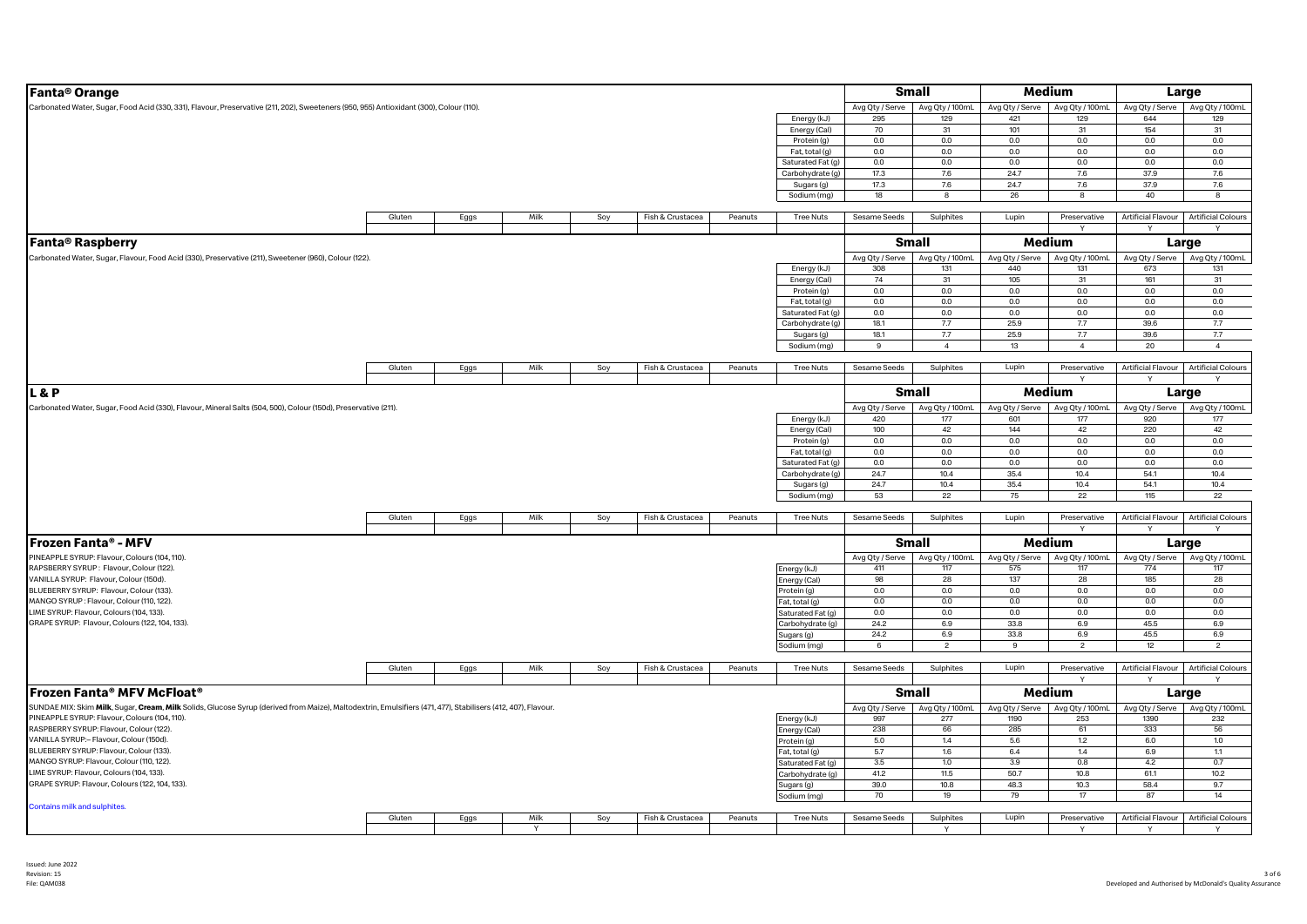| Frozen Coke®                                                                                                                                                 |        |      |                      |     |                  |         |                             |                        | <b>Small</b>                      |                 | Medium                                 |                        | Large                                    |
|--------------------------------------------------------------------------------------------------------------------------------------------------------------|--------|------|----------------------|-----|------------------|---------|-----------------------------|------------------------|-----------------------------------|-----------------|----------------------------------------|------------------------|------------------------------------------|
|                                                                                                                                                              |        |      |                      |     |                  |         |                             |                        |                                   |                 |                                        |                        | Avg Qty / 100mL                          |
| Carbonated Water, Sugar, Colour (150d), Food Acid (338), Flavour, Caffeine.                                                                                  |        |      |                      |     |                  |         | Energy (kJ)                 | 413                    | Avg Qty / Serve   Avg Qty / 100mL | 578             | Avg Qty / Serve Avg Qty / 100mL<br>118 | Avg Qty / Serve<br>779 | 118                                      |
| <b>Contains caffeine</b>                                                                                                                                     |        |      |                      |     |                  |         | Energy (Cal)                | 98                     | 118<br>28                         | 137             | 28                                     | 185                    | 28                                       |
|                                                                                                                                                              |        |      |                      |     |                  |         | Protein (g)                 | 0.0                    | 0.0                               | 0.0             | 0.0                                    | 0.0                    | 0.0                                      |
|                                                                                                                                                              |        |      |                      |     |                  |         | Fat, total (g)              | 0.0                    | 0.0                               | 0.0             | 0.0                                    | 0.0                    | $0.0\,$                                  |
|                                                                                                                                                              |        |      |                      |     |                  |         | Saturated Fat (g)           | 0.0                    | 0.0                               | 0.0             | 0.0                                    | 0.0                    | 0.0                                      |
|                                                                                                                                                              |        |      |                      |     |                  |         | Carbohydrate (g)            | 24.2                   | 6.9                               | 33.8            | 6.9                                    | 45.5                   | 6.9                                      |
|                                                                                                                                                              |        |      |                      |     |                  |         | Sugars (g)                  | 24.2                   | 6.9                               | 33.8            | 6.9                                    | 45.5                   | 6.9                                      |
|                                                                                                                                                              |        |      |                      |     |                  |         | Sodium (mg)                 | 19                     | 5                                 | 26              | $5\overline{5}$                        | 36                     | 5                                        |
|                                                                                                                                                              |        |      |                      |     |                  |         |                             |                        |                                   |                 |                                        |                        |                                          |
|                                                                                                                                                              | Gluten | Eggs | Milk                 | Soy | Fish & Crustacea | Peanuts | <b>Tree Nuts</b>            | Sesame Seeds           | Sulphites                         | Lupin           | Preservative                           |                        | Artificial Flavour Artificial Colours    |
|                                                                                                                                                              |        |      |                      |     |                  |         |                             |                        |                                   |                 |                                        | $\vee$                 | $\vee$                                   |
| Frozen Coke® No Sugar                                                                                                                                        |        |      |                      |     |                  |         |                             |                        | <b>Small</b>                      |                 | Medium                                 |                        | Large                                    |
|                                                                                                                                                              |        |      |                      |     |                  |         |                             |                        | Avg Qty / Serve   Avg Qty / 100mL |                 | Avg Qty / Serve   Avg Qty / 100mL      |                        | Avg Qty / Serve Avg Qty / 100mL          |
| Carbonated Water, Sweeteners (968, 955, 950), Bulking Agent (422), Colour (150d), Food Acid (338), Preservative (211), Flavour, Caffeine.                    |        |      |                      |     |                  |         | Energy (kJ)                 | 36                     | 10 <sub>10</sub>                  | 50              | 10                                     | 67                     | 10                                       |
| <b>Contains caffeine</b>                                                                                                                                     |        |      |                      |     |                  |         | Energy (Cal)                | 9                      | $\overline{c}$                    | 12              | $\overline{c}$                         | 16                     | $\overline{2}$                           |
|                                                                                                                                                              |        |      |                      |     |                  |         | Protein (g)                 | 0.0                    | 0.0                               | 0.0             | 0.0                                    | 0.0                    | 0.0                                      |
|                                                                                                                                                              |        |      |                      |     |                  |         | Fat, total (g)              | 0.0                    | 0.0                               | 0.0             | $0.0\,$                                | 0.0                    | 0.0                                      |
|                                                                                                                                                              |        |      |                      |     |                  |         | Saturated Fat (g)           | 0.0                    | 0.0                               | 0.0             | 0.0                                    | 0.0                    | 0.0                                      |
|                                                                                                                                                              |        |      |                      |     |                  |         | Carbohydrate (g)            | 2.1                    | 0.6                               | 2.9             | 0.6                                    | 4.0                    | 0.6                                      |
|                                                                                                                                                              |        |      |                      |     |                  |         | Sugars (g)                  | $0.0\,$                | 0.0                               | $0.0\,$         | $0.0\,$                                | 0.0                    | $0.0\,$                                  |
|                                                                                                                                                              |        |      |                      |     |                  |         | Sodium (mg)                 | $\overline{7}$         | $\overline{2}$                    | 10 <sup>°</sup> | $\overline{2}$                         | 14                     | $\overline{2}$                           |
|                                                                                                                                                              |        |      |                      |     |                  |         |                             |                        |                                   |                 |                                        |                        |                                          |
|                                                                                                                                                              | Gluten | Eggs | Milk                 | Soy | Fish & Crustacea | Peanuts | <b>Tree Nuts</b>            | Sesame Seeds           | Sulphites                         | Lupin           | Preservative                           |                        | Artificial Flavour Artificial Colours    |
|                                                                                                                                                              |        |      |                      |     |                  |         |                             |                        |                                   |                 |                                        | $\checkmark$           |                                          |
| Frozen Coke® McFloat®                                                                                                                                        |        |      |                      |     |                  |         |                             |                        |                                   |                 | Medium                                 |                        | Large                                    |
| Carbonated Water, Sugar, Colour (150d), Food Acid (338), Flavour, Caffeine                                                                                   |        |      |                      |     |                  |         |                             |                        |                                   |                 | Avg Qty / Serve Avg Qty / 100mL        | Avg Qty / Serve        | Avg Qty / 100mL                          |
| SUNDAE MIX: Skim Milk, Sugar, Cream, Milk Solids, Glucose Syrup (derived from Maize), Maltodextrin, Emulsifiers (471, 477), Stabilisers (412, 407), Flavour. |        |      |                      |     |                  |         |                             |                        | Energy (kJ)                       | 1270            | 408                                    | 1400                   | 408                                      |
|                                                                                                                                                              |        |      |                      |     |                  |         |                             |                        | Energy (Cal)                      | 303             | 97                                     | 333                    | 97                                       |
| Contains milk, caffeine and sulphites.                                                                                                                       |        |      |                      |     |                  |         |                             |                        | Protein (g)                       | 6.9             | 2.1                                    | 7.1                    | 2.1                                      |
|                                                                                                                                                              |        |      |                      |     |                  |         |                             |                        | Fat, total (g)                    | 7.9             | 2.4                                    | 8.1                    | 2.4                                      |
|                                                                                                                                                              |        |      |                      |     |                  |         |                             |                        | Saturated Fat (g)                 | 4.8             | 1.4                                    | 5.0                    | 1.4                                      |
|                                                                                                                                                              |        |      |                      |     |                  |         |                             |                        | Carbohydrate (g)                  | 50.7            | 16.8                                   | 57.8                   | 16.8                                     |
|                                                                                                                                                              |        |      |                      |     |                  |         |                             |                        | Sugars (g)                        | 47.7            | 15.9                                   | 54.7                   | 15.9                                     |
|                                                                                                                                                              |        |      |                      |     |                  |         |                             |                        | Sodium (mg)                       | 103             | 32                                     | 110                    | 32                                       |
|                                                                                                                                                              |        |      |                      |     |                  |         |                             |                        |                                   |                 |                                        |                        |                                          |
|                                                                                                                                                              | Gluten | Eggs | Milk<br>$\mathsf{v}$ | Soy | Fish & Crustacea | Peanuts | <b>Tree Nuts</b>            | Sesame Seeds           | Sulphites                         | Lupin           | Preservative                           |                        | Artificial Flavour   Artificial Colours  |
|                                                                                                                                                              |        |      |                      |     |                  |         |                             |                        | Y                                 |                 |                                        |                        |                                          |
| Frozen Coke® No Sugar McFloat®                                                                                                                               |        |      |                      |     |                  |         |                             |                        |                                   |                 | Medium                                 |                        | Large                                    |
| Carbonated Water, Sweeteners (968, 955, 950), Bulking Agent (422), Colour (150d), Food Acid (338), Preservative (211), Flavour, Caffeine.                    |        |      |                      |     |                  |         |                             |                        |                                   |                 | Avg Qty / Serve Avg Qty / 100mL        | Avg Qty / Serve        | Avg Qty / 100mL                          |
| SUNDAE MIX: Skim Milk, Sugar, Cream, Milk Solids, Glucose Syrup (derived from Maize), Maltodextrin, Emulsifiers (471, 477), Stabilisers (412, 407), Flavour. |        |      |                      |     |                  |         |                             |                        | Energy (kJ)                       | 975             | 334                                    | 1010                   | 294                                      |
|                                                                                                                                                              |        |      |                      |     |                  |         |                             |                        | Energy (Cal)                      | 233             | 80                                     | 241                    | 70                                       |
| Contains milk, caffeine and sulphites.                                                                                                                       |        |      |                      |     |                  |         |                             |                        | Protein (g)                       | 6.6             | 2.3                                    | 6.8                    | 2.0                                      |
|                                                                                                                                                              |        |      |                      |     |                  |         |                             |                        | Fat, total (g)                    | 6.4             | 2.2                                    | 6.6                    | 1.9                                      |
|                                                                                                                                                              |        |      |                      |     |                  |         |                             |                        | Saturated Fat (g)                 | $4.4\,$         | 1.5                                    | 4.6                    | 1.3                                      |
|                                                                                                                                                              |        |      |                      |     |                  |         |                             |                        | Carbohydrate (g)                  | 36.4            | 12.5                                   | 37.8                   | 11.0                                     |
|                                                                                                                                                              |        |      |                      |     |                  |         |                             |                        | Sugars (g)                        | 30.2            | 10.3                                   | 31.1                   | 9.1                                      |
|                                                                                                                                                              |        |      |                      |     |                  |         |                             |                        | Sodium (mg)                       | 71              | 24                                     | 74                     | 21                                       |
|                                                                                                                                                              | Gluten | Eggs | Milk                 | Soy | Fish & Crustacea | Peanuts | <b>Tree Nuts</b>            | Sesame Seeds           | Sulphites                         | Lupin           | Preservative                           |                        | Artificial Flavour Artificial Colours    |
|                                                                                                                                                              |        |      | $\mathsf{v}$         |     |                  |         |                             |                        |                                   |                 |                                        |                        |                                          |
| <b>Keri<sup>®</sup> Orange Juice</b>                                                                                                                         |        |      |                      |     |                  |         |                             |                        | <b>Small</b>                      |                 | Medium                                 |                        | Large                                    |
|                                                                                                                                                              |        |      |                      |     |                  |         |                             |                        |                                   |                 |                                        |                        |                                          |
| Water, Concentrated Orange Juice, Preservatives (211, 202), Colour (160a), Flavour.                                                                          |        |      |                      |     |                  |         |                             | Avg Qty / Serve<br>625 | Avg Qty / 100mL<br>196            | 882             | Avg Qty / Serve Avg Qty / 100mL<br>196 | 1190                   | Avg Qty / Serve   Avg Qty / 100mL<br>196 |
|                                                                                                                                                              |        |      |                      |     |                  |         | Energy (kJ)<br>Energy (Cal) | 149                    | 47                                | 211             | 47                                     | 284                    | 47                                       |
|                                                                                                                                                              |        |      |                      |     |                  |         | Protein (g)                 | 2.2                    | 0.7                               | 3.1             | 0.7                                    | $4.2\,$                | 0.7                                      |
|                                                                                                                                                              |        |      |                      |     |                  |         | Fat, total (g)              | 0.2                    | < 0.1                             | 0.3             | < 0.1                                  | 0.4                    | < 0.1                                    |
|                                                                                                                                                              |        |      |                      |     |                  |         | Saturated Fat (g)           | 0.0                    | 0.0                               | 0.0             | 0.0                                    | 0.0                    | 0.0                                      |
|                                                                                                                                                              |        |      |                      |     |                  |         | Carbohydrate (g)            | 31.6                   | 10.0                              | 44.5            | 10.0                                   | 60.0                   | 10.0                                     |
|                                                                                                                                                              |        |      |                      |     |                  |         | Sugars (g)                  | 30.4                   | 9.6                               | 42.9            | 9.6                                    | 57.8                   | 9.6                                      |
|                                                                                                                                                              |        |      |                      |     |                  |         | Sodium (mg)                 | $\mathbf{3}$           | $\overline{1}$                    | $\overline{4}$  | $\overline{1}$                         | 6                      | $\overline{1}$                           |
|                                                                                                                                                              |        |      |                      |     |                  |         |                             |                        |                                   |                 |                                        |                        |                                          |
|                                                                                                                                                              | Gluten | Eggs | Milk                 | Soy | Fish & Crustacea | Peanuts | Tree Nuts                   | Sesame Seeds           | Sulphites                         | Lupin           | Preservative                           |                        | Artificial Flavour Artificial Colours    |
|                                                                                                                                                              |        |      |                      |     |                  |         |                             |                        |                                   |                 | Y                                      | Y                      | <b>V</b>                                 |
|                                                                                                                                                              |        |      |                      |     |                  |         |                             |                        |                                   |                 |                                        |                        |                                          |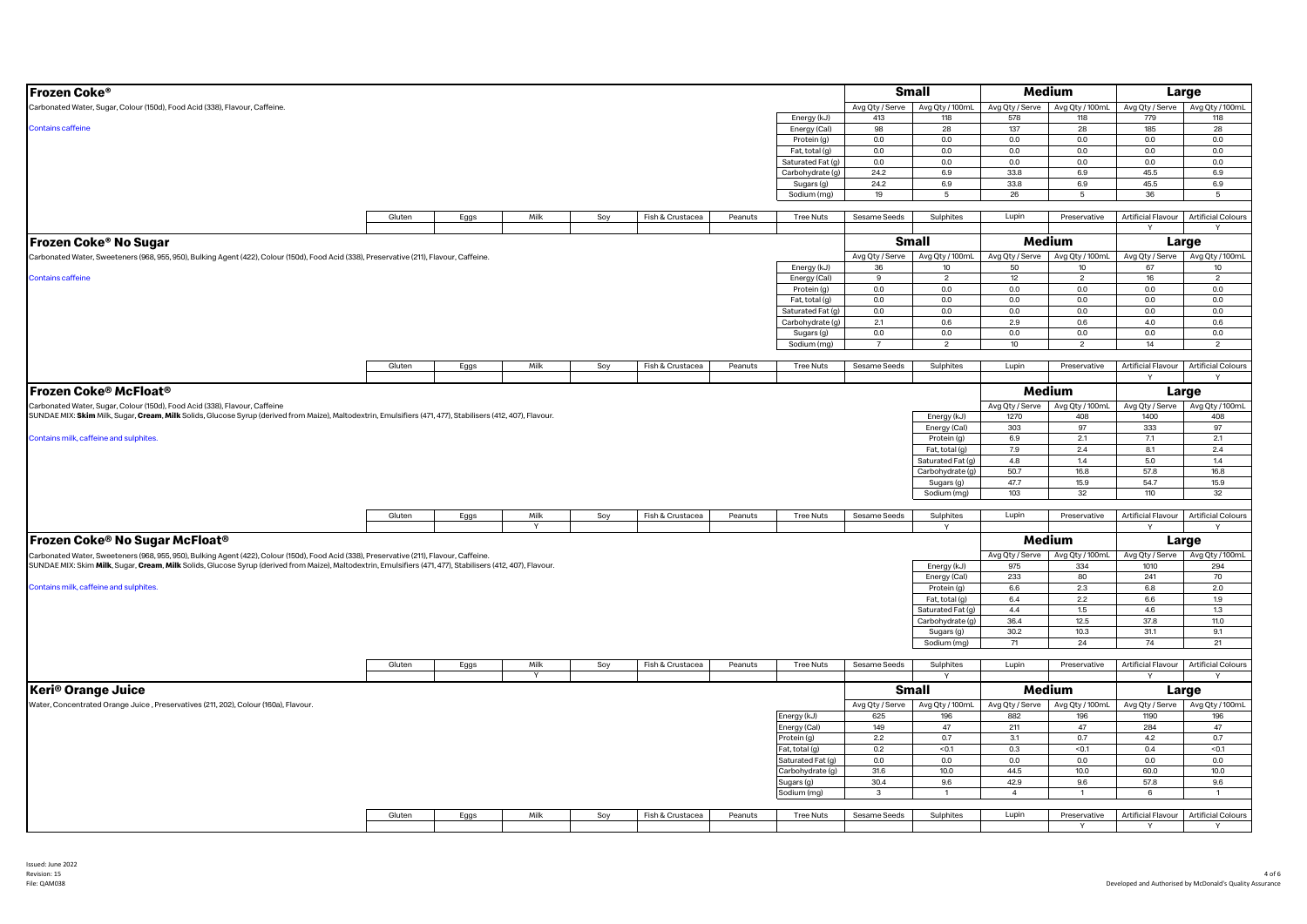| <b>Chocolate Shake</b>                                                                                                                                                                             |                  |      |          |      |                  |         |                   |                 | <b>Small</b>                    |                 | Medium                            |                 | Large                                 |
|----------------------------------------------------------------------------------------------------------------------------------------------------------------------------------------------------|------------------|------|----------|------|------------------|---------|-------------------|-----------------|---------------------------------|-----------------|-----------------------------------|-----------------|---------------------------------------|
| SHAKE MIX: Milk, Sugar, Milk Solids, Glucose Syrup (Maize), Vegetable Gums (412, 407, 407a, 466), Stabiliser (452), Flavour.                                                                       |                  |      |          |      |                  |         |                   |                 | Avg Qty / Serve Avg Qty / 100mL |                 | Avg Qty / Serve Avg Qty / 100mL   |                 | Avg Qty / Serve Avg Qty / 100mL       |
| CHOCOLATE SYRUP: Invert Syrup, Glucose Syrup (contains Sulphur Dioxide), Water, Cocoa Powder, Malt Syrup, Salt, Preservative (211), Acidity Regulator (330), Flavour.                              |                  |      |          |      |                  |         | Energy (kJ)       | 1270            | 384                             | 1710            | 384                               | 2080            | 384                                   |
|                                                                                                                                                                                                    |                  |      |          |      |                  |         | Energy (Cal)      | 303             | 92                              | 409             | 92                                | 497             | 92                                    |
| Contains milk and gluten. Traces of sulphites.                                                                                                                                                     |                  |      |          |      |                  |         | Protein (g)       | 9.0             | 2.7                             | 12.1            | 2.7                               | 14.7            | 2.7                                   |
|                                                                                                                                                                                                    |                  |      |          |      |                  |         | Fat, total (g)    | 7.5             | 2.3                             | 10.2            | 2.3                               | 12.4            | 2.3                                   |
|                                                                                                                                                                                                    |                  |      |          |      |                  |         | Saturated Fat (g) | 4.6             | 1.4                             | 6.2             | 1.4                               | $7.5\,$         | $1.4\,$                               |
|                                                                                                                                                                                                    | Carbohydrate (g) | 48.8 | 14.8     | 65.8 | 14.8             | 79.9    | 14.8              |                 |                                 |                 |                                   |                 |                                       |
|                                                                                                                                                                                                    |                  |      |          |      |                  |         | Sugars (g)        | 43.5            | 13.2                            | 58.7            | 13.2                              | 71.2            | 13.2                                  |
|                                                                                                                                                                                                    | Sodium (mg)      | 189  | 57       | 255  | 57               | 310     | 57                |                 |                                 |                 |                                   |                 |                                       |
|                                                                                                                                                                                                    |                  |      |          |      |                  |         |                   |                 |                                 |                 |                                   |                 |                                       |
|                                                                                                                                                                                                    | Gluten           | Eggs | Milk     | Soy  | Fish & Crustacea | Peanuts | <b>Tree Nuts</b>  | Sesame Seeds    | Sulphites                       | Lupin           | Preservative                      |                 | Artificial Flavour Artificial Colours |
|                                                                                                                                                                                                    | <b>V</b>         |      | <b>V</b> |      |                  |         |                   |                 |                                 |                 |                                   | $\vee$          |                                       |
| <b>Banana Shake</b>                                                                                                                                                                                |                  |      |          |      |                  |         |                   |                 | <b>Small</b>                    |                 | Medium                            |                 | Large                                 |
|                                                                                                                                                                                                    |                  |      |          |      |                  |         |                   |                 |                                 |                 |                                   |                 |                                       |
| SHAKE MIX: Milk, Sugar, Milk Solids, Glucose Syrup (Maize), Vegetable Gums (412, 407, 407a, 466), Stabiliser (452), Flavour.                                                                       |                  |      |          |      |                  |         |                   | Avg Qty / Serve | Avg Qty / 100mL                 | Avg Qty / Serve | Avg Qty / 100mL                   |                 | Avg Qty / Serve Avg Qty / 100mL       |
| BANANA FLAVOURED SHAKE SYRUP: Water, Sugar, Glucose Syrup (Preservative (223)), Invert Sugar Syrup, Natural Colour (160a), Acidity Regulator (330), Flavour, Preservative (202).                   |                  |      |          |      |                  |         | Energy (kJ)       | 1800            | 514                             | 2520            | 514                               | 3400            | 514                                   |
|                                                                                                                                                                                                    |                  |      |          |      |                  |         | Energy (Cal)      | 430             | 123                             | 602             | 123                               | 814             | 123                                   |
| Contains milk and sulphites.                                                                                                                                                                       |                  |      |          |      |                  |         | Protein (g)       | 8.3             | 2.4                             | 11.2            | 2.4                               | 14.4            | 2.4                                   |
|                                                                                                                                                                                                    |                  |      |          |      |                  |         | Fat, total (g)    | 7.5             | 2.1                             | 10.1            | 2.1                               | 12.4            | 2.1                                   |
|                                                                                                                                                                                                    |                  |      |          |      |                  |         | Saturated Fat (g) | 5.1             | 1.5                             | 6.9             | 1.5                               | 7.6             | 1.5                                   |
|                                                                                                                                                                                                    |                  |      |          |      |                  |         | Carbohydrate (g)  | 46.5            | 13.3                            | 62.7            | 13.3                              | 76.6            | 13.3                                  |
|                                                                                                                                                                                                    |                  |      |          |      |                  |         | Sugars (g)        | 43.3            | 12.4                            | 58.4            | 12.4                              | 70.6            | 12.4                                  |
|                                                                                                                                                                                                    |                  |      |          |      |                  |         | Sodium (mg)       | 99              | 28                              | 134             | 28                                | 208             | 28                                    |
|                                                                                                                                                                                                    |                  |      |          |      |                  |         |                   |                 |                                 |                 |                                   |                 |                                       |
|                                                                                                                                                                                                    | Gluten           | Eggs | Milk     | Soy  | Fish & Crustacea | Peanuts | <b>Tree Nuts</b>  | Sesame Seeds    | Sulphites                       | Lupin           | Preservative                      |                 | Artificial Flavour Artificial Colours |
|                                                                                                                                                                                                    |                  |      | <b>Y</b> |      |                  |         |                   |                 |                                 |                 |                                   |                 |                                       |
| <b>Strawberry Shake</b>                                                                                                                                                                            |                  |      |          |      |                  |         |                   |                 | <b>Small</b>                    |                 | Medium                            |                 | Large                                 |
| SHAKE MIX: Milk, Sugar, Milk Solids, Glucose Syrup (derived from maize), Vegetable Gums (412, 407, 407a, 466), Stabiliser (452), Flavour.                                                          |                  |      |          |      |                  |         |                   |                 |                                 |                 |                                   |                 |                                       |
|                                                                                                                                                                                                    |                  |      |          |      |                  |         |                   | Avg Qty / Serve | Avg Qty / 100mL                 | Avg Qty / Serve | Avg Qty / 100mL                   |                 | Avg Qty / Serve Avg Qty / 100mL       |
| STRAWBERRY SYRUP: Invert Sugar Syrup, Water, Glucose Syrup (Preservative (223)), Sugar, Strawberry Juice Concentrate, Acidity Regulator (330), Preservative (211), Humectant (1520), Colours (129, |                  |      |          |      |                  |         | Energy (kJ)       | 1220            | 355                             | 1570            | 355                               | 1960            | 355                                   |
| 110,133), Flavour.                                                                                                                                                                                 |                  |      |          |      |                  |         | Energy (Cal)      | 292             | 85                              | 376             | 85                                | 468             | 85                                    |
|                                                                                                                                                                                                    |                  |      |          |      |                  |         | Protein (g)       | 8.2             | 2.4                             | 10.5            | 2.4                               | 13.1            | 2.4                                   |
| Contains milk. Traces of gluten & sulphites.                                                                                                                                                       |                  |      |          |      |                  |         | Fat, total (g)    | 7.0             | 2.0                             | 9.0             | 2.0                               | 11.3            | 2.0                                   |
|                                                                                                                                                                                                    |                  |      |          |      |                  |         | Saturated Fat (g) | 4.2             | 1.2                             | 5.4             | 1.2                               | 6.7             | 1.2                                   |
|                                                                                                                                                                                                    |                  |      |          |      |                  |         | Carbohydrate (g)  | 48.3            | 14.1                            | 62.2            | 14.1                              | 77.4            | 14.1                                  |
|                                                                                                                                                                                                    |                  |      |          |      |                  |         | Sugars (g)        | 43.6            | 12.7                            | 56.2            | 12.7                              | 69.9            | 12.7                                  |
|                                                                                                                                                                                                    |                  |      |          |      |                  |         | Sodium (mg)       | 133             | 39                              | 171             | 39                                | 213             | 39                                    |
|                                                                                                                                                                                                    |                  |      |          |      |                  |         |                   |                 |                                 |                 |                                   |                 |                                       |
|                                                                                                                                                                                                    | Gluten           | Eggs | Milk     | Soy  | Fish & Crustacea | Peanuts | <b>Tree Nuts</b>  | Sesame Seeds    | Sulphites                       | Lupin           | Preservative                      |                 | Artificial Flavour Artificial Colours |
|                                                                                                                                                                                                    | $\tau$           |      | <b>V</b> |      |                  |         |                   |                 |                                 |                 |                                   |                 |                                       |
| <b>Water</b>                                                                                                                                                                                       |                  |      |          |      |                  |         |                   |                 |                                 |                 | <b>Pump Mini</b>                  |                 | Kiwi Blue                             |
| PUMP MINI: Spring water                                                                                                                                                                            |                  |      |          |      |                  |         |                   |                 |                                 |                 | Avg Qty / Serve   Avg Qty / 100mL |                 | Avg Qty / Serve   Avg Qty / 100mL     |
|                                                                                                                                                                                                    |                  |      |          |      |                  |         |                   |                 | Energy (kJ)                     | $\overline{0}$  | $\circ$                           | $\overline{0}$  | 0                                     |
| KIWI BLUE: Spring Water                                                                                                                                                                            |                  |      |          |      |                  |         |                   |                 | Energy (Cal)                    | $\Omega$        | $\circ$                           | $\circ$         | $\mathsf 0$                           |
|                                                                                                                                                                                                    |                  |      |          |      |                  |         |                   |                 | Protein (g)                     | 0.0             | 0.0                               | 0.0             | 0.0                                   |
|                                                                                                                                                                                                    |                  |      |          |      |                  |         |                   |                 | Fat, total (g)                  | 0.0             | 0.0                               | 0.0             | 0.0                                   |
|                                                                                                                                                                                                    |                  |      |          |      |                  |         |                   |                 | Saturated Fat (g)               | 0.0             | 0.0                               | 0.0             | 0.0                                   |
|                                                                                                                                                                                                    |                  |      |          |      |                  |         |                   |                 | Carbohydrate (g)                | 0.0             | 0.0                               | 0.0             | 0.0                                   |
|                                                                                                                                                                                                    |                  |      |          |      |                  |         |                   |                 | Sugars (g)                      | 0.0             | 0.0                               | 0.0             | 0.0                                   |
|                                                                                                                                                                                                    |                  |      |          |      |                  |         |                   |                 | Sodium (mg)                     | $\mathbf{3}$    | $\overline{1}$                    | 5               | $\overline{1}$                        |
|                                                                                                                                                                                                    |                  |      |          |      |                  |         |                   |                 |                                 |                 |                                   |                 |                                       |
|                                                                                                                                                                                                    | Gluten           | Eggs | Milk     | Soy  | Fish & Crustacea | Peanuts | <b>Tree Nuts</b>  | Sesame Seeds    | Sulphites                       | Lupin           | Preservative                      |                 | Artificial Flavour Artificial Colours |
|                                                                                                                                                                                                    |                  |      |          |      |                  |         |                   |                 |                                 |                 |                                   |                 |                                       |
| <b>Fuzed Tea® Peach Black Iced Tea</b>                                                                                                                                                             |                  |      |          |      |                  |         |                   |                 | <b>Small</b>                    |                 | Medium                            |                 | Large                                 |
|                                                                                                                                                                                                    |                  |      |          |      |                  |         |                   |                 |                                 |                 |                                   |                 |                                       |
| Water, Sucrose, Food Acids (330, 331), Flavour, Black Tea Extract Powder, Preservative (202, 211), Antioxidant (301), Sweetener (960).                                                             |                  |      |          |      |                  |         |                   | Avg Qty / Serve | Avg Qty / 100mL                 | Avg Qty / Serve | Avg Qty / 100mL                   | Avg Qty / Serve | Avg Qty / 100mL                       |
|                                                                                                                                                                                                    |                  |      |          |      |                  |         | Energy (kJ)       | 165             | 54                              | 236             | 54                                | 361             | 54                                    |
| <b>Contains Caffeine</b>                                                                                                                                                                           |                  |      |          |      |                  |         | Energy (Cal)      | 39              | 14                              | 56              | 14                                | 85              | 14                                    |
| Nutrition information is for beverage without ice.                                                                                                                                                 |                  |      |          |      |                  |         | Protein (g)       | 0.0             | 0.0                             | 0.0             | 0.0                               | 0.0             | 0.0                                   |
|                                                                                                                                                                                                    |                  |      |          |      |                  |         | Fat, total (g)    | 0.0             | 0.0                             | 0.0             | 0.0                               | 0.0             | 0.0                                   |
|                                                                                                                                                                                                    |                  |      |          |      |                  |         | Saturated Fat (g) | 0.0             | 0.0                             | 0.0             | 0.0                               | 0.0             | 0.0                                   |
|                                                                                                                                                                                                    |                  |      |          |      |                  |         | Carbohydrate (g)  | 9.2             | 3.0                             | 13.1            | 3.0                               | 20.0            | 3.0                                   |
|                                                                                                                                                                                                    |                  |      |          |      |                  |         | Sugars (g)        | 9.2             | $3.0\,$                         | 13.1            | 3.0                               | 20.0            | $3.0\,$                               |
|                                                                                                                                                                                                    |                  |      |          |      |                  |         | Sodium (mg)       | 23              | 8                               | 33              | 8                                 | 51              | 8                                     |
|                                                                                                                                                                                                    |                  |      |          |      |                  |         |                   |                 |                                 |                 |                                   |                 |                                       |
|                                                                                                                                                                                                    | Gluten           | Eggs | Milk     | Soy  | Fish & Crustacea | Peanuts | <b>Tree Nuts</b>  | Sesame Seeds    | Sulphites                       | Lupin           | Preservative                      |                 | Artificial Flavour Artificial Colours |
|                                                                                                                                                                                                    |                  |      |          |      |                  |         |                   |                 |                                 |                 |                                   |                 |                                       |